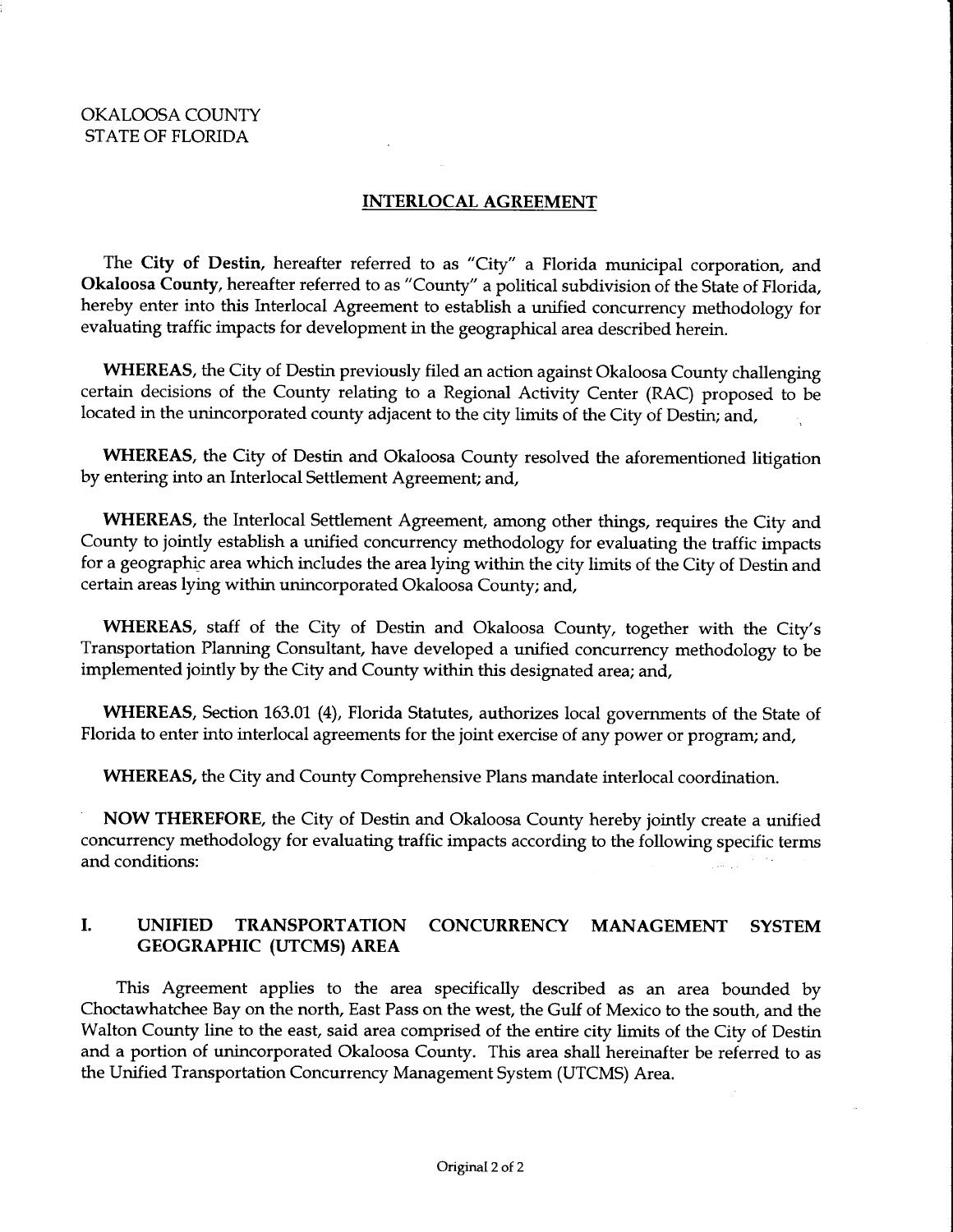#### II. INTERLOCAL TECHNICAL REVIEW COMMITTEE (ITRC)

There is hereby created an Interlocal Technical Review Committee (ITRC), which shall be primarily responsible for implementing the UTCMS. The composition of the ITRC shall be as follows: The City Director of Community Development, the City Engineer, the County Director of Growth Management, and the County Public Works Director. The above individuals may designate such other staff, as they deem necessary to carry forth their respective duties as members of the ITRC. The ITRC shall meet quarterly. On <sup>a</sup> project by project basis the ITRC shall review and approve appropriate mitigation strategies, developed by the applicant on transportation infrastructure within the project study area as described above in instances where there is insufficient present or future capacity to support <sup>a</sup> finding of traffic concurrency.

### III. UNIFIED TRANSPORTATION CONCURRENCY MANAGEMENT SYSTEM UTCMS)

There is hereby created <sup>a</sup> unified concurrency methodology for evaluating traffic impacts for the geographic area described above which shall be known as the City of Destin Okaloosa County Unified Transportation concurrency Management System (UTCMS). As further defined below, the UTCMS shall be utilized by the City and County for evaluating the traffic concurrency of any proposed development for which <sup>a</sup> development order is required and where <sup>a</sup> net change or new traffic impact occur. The following Administrative Framework, Technical Methodology, and Implementation Strategy shall apply to all such projects reviewed by the City or County. Not withstanding the UTCMS created hereby, it shall be the responsibility of each respective participant to this agreement to make the final determination of development approval or denial according to the procedures required in their respective Comprehensive Plans and Land Development Codes.

#### A. ADMINISTRATIVE FRAMEWORK

This section describes the administrative procedures and timing proposed for implementation of the UTCMS.

Both the City and County agree to provide each other with the trips generated by <sup>a</sup> development proposal within its jurisdiction upon issuance of <sup>a</sup> development order. The information will be copied to pre-designated personnel

The City and County each will be responsible for maintaining an accurate account of trips including available trips, on roadways subject to concurrency within their jurisdictional area This will also include the continuous accounting of approved development trips. The City and County agree to provide each other with monthly updates regarding the status of approved development orders in the UTCMS area to facilitate this accounting process.

The City and County through the Interlocal Technical Review Committee (ITRC), will develop the initial traffic data tables based on data available at the time this agreement is executed. Any discrepancies will be addressed and resolved by the ITRC. The ITRC may request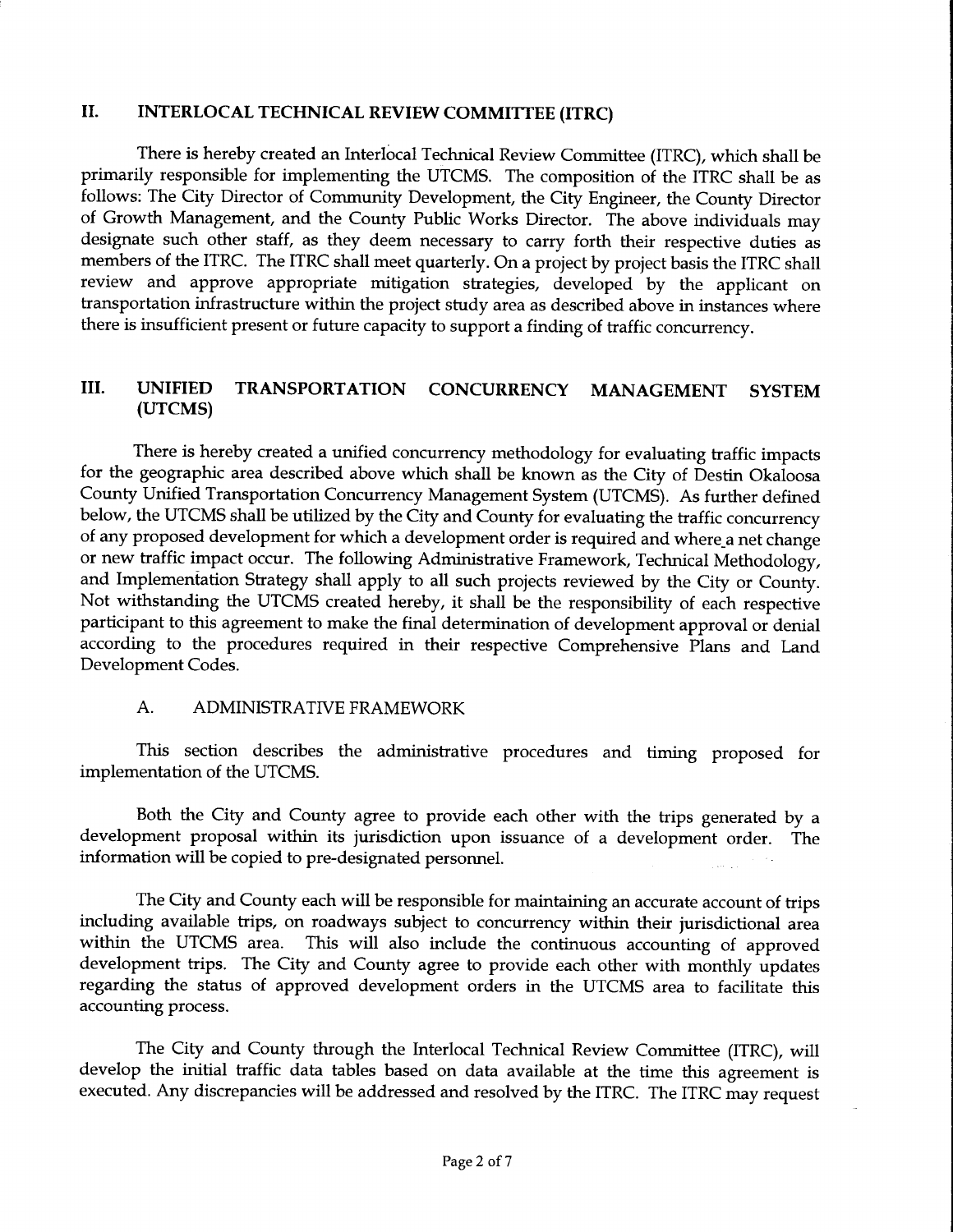that the City and County provide an independent third party to evaluate and validate the initial traffic data tables.

The City and County agree that approved development orders will remain valid for <sup>a</sup> period of not more than one year from the date of the fully executed Development Order (D.O.) unless the supporting infrastructure is under construction. "Construction of infrastructure' shall be defined as site work, grading or other construction activity (not including land clearing and grubbing) relating to installation of roadways, access drives, parking lots, underground utilities, stormwater or drainage facilities, or building foundations." Trips reserved for approved developments will be returned to the pool of available trips upon expiration of <sup>a</sup> development order. Vested trips associated with recorded plats, Developer Development Agreements and development orders issued pursuant to Chapter <sup>380</sup> Florida Statutes are exempt from this paragraph.

The County agrees that the City of Destin may utilize the multimodal transportation evaluation when assessing transportation impacts in multimodal districts.

The City agrees to delete use of geographic limits to define traffic impact areas in favor of an analysis based on the magnitude and extent of impact. The details of this methodology are discussed in the Technical Methodology section below. evaluation when assessing transportation impacts in multimodal districts.<br>The City agrees to delete use of geographic limits to define traffic impact areas in favor of<br>an analysis based on the magnitude and extent of impac

The City and County agree that projects deemed to have a de minimus impact pursuant<br>to Rule 9J-5.0055(3)(c) 6.a, Florida Administrative Code, shall not be subject to concurrency requirements.

The City and County agree that traffic data from each jurisdiction will be compiled and combined for planning purposes resulting in <sup>a</sup> review of transportation infrastructure needs occurring in FY2005 and every three years thereafter. The combined traffic data will not be used to determine concurrency.

# B. TECHNICAL METHODOLOGY

This section describes the technical methodologies that will be employed to evaluate all development proposals in the UTCMS area subject to the requirements of transportation concurrency. These methodologies are based on procedures described in the Florida Department of Transportation Site Impact Handbook, April 1997, as may be amended.

### 1. Trip Generation

Trip Generation will be based on the guidelines and rates published in the latest edition of ITE's Trip Generation as may be amended.

Projects with <sup>a</sup> mix of land uses may apply an internal capture rate based on original or published land use analysis (e.g. planned unit developments (PUDS) or office buildings with support services such as banks). Internal capture rates must be justified by the applicant. Published empirical data used to estimate internal capture rates should be from <sup>a</sup> source generally acceptable to the transportation planning profession. Internal capture rates should be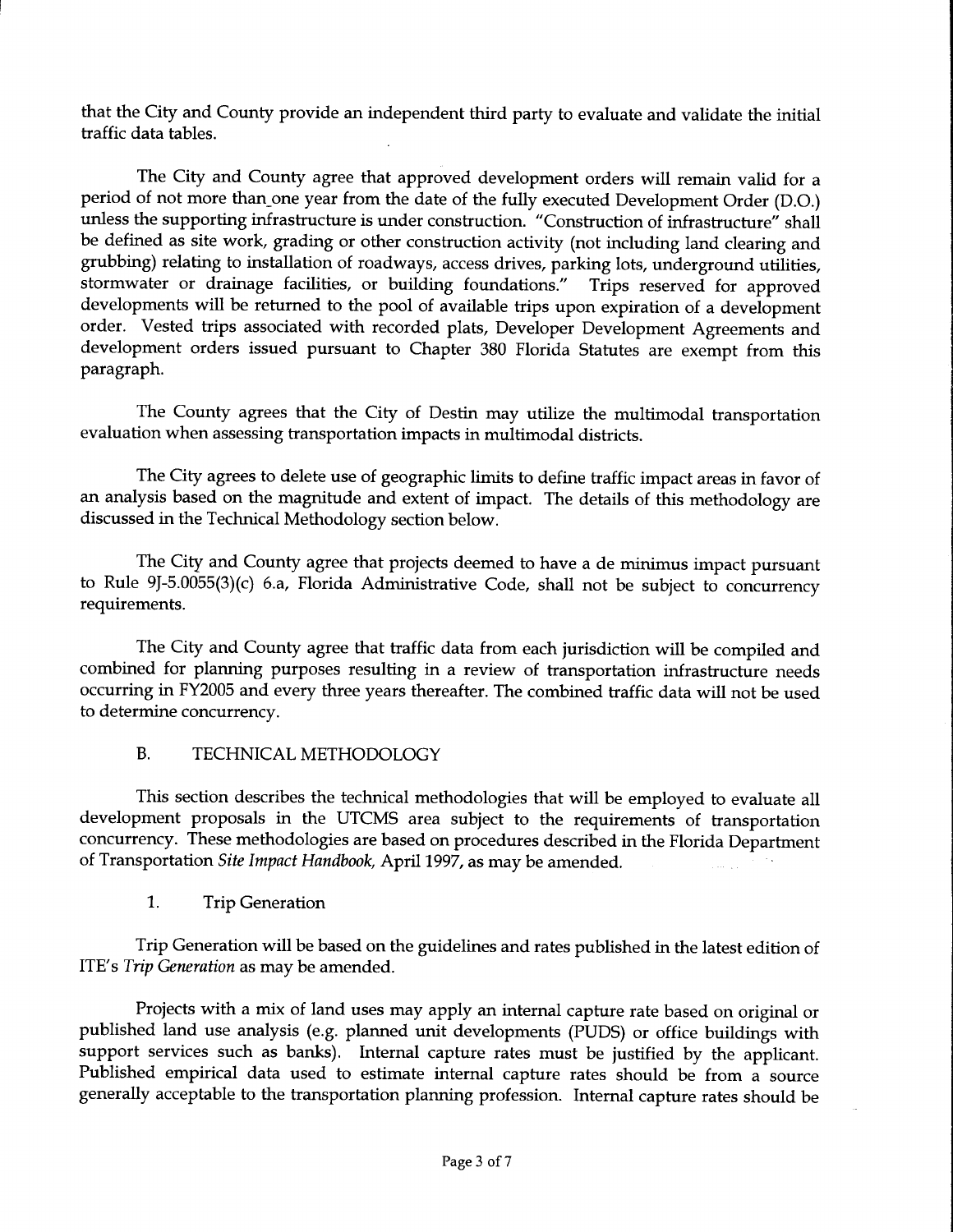derived from similar land uses located in similar urban environments. Other land uses that by definition (in the ITE Trip Generation Manual) contain <sup>a</sup> mix of land uses should not apply an internal capture rate, (e.g., planned unit developments (PUDs) or office buildings with support services such as banks and restaurants). Internal capture rates for mixed-use developments rarely exceed 20-25 percent of gross project trips. If Internal capture rates for mixed-use developments exceed <sup>25</sup> percent of gross project trips the applicant will have to justify the rate to and receive approval from the Interlocal Technical Review Committee (ITRC),.

Concurrency and site impact analysis will be based on the PM peak hour peak direction volume of adjacent roadways.

Credit for pass-by and diverted trips may be allowed for retail and some commercial uses e.g., fast-food restaurants, service stations and drive-in banks). Pass-by and diverted trip rates (e.g.) has food restaurants, service stations and drive-in banks). These by and drivertied trip rates<br>must be justified by the applicant. The percent of pass-by trips should generally not exceed 10<br>percent of adjacent stre potential. If either or both of these percentages are exceeded the applicant will have to justify the rate(s) to and receive approval from the Interlocal Technical Review Committee (ITRC).

Trip generation for redevelopment projects will be based upon net change in project trips. Net change in project trips will be estimated by subtracting trips generated by existing site development from trips estimated for the proposed development.

2. Trip Distribution and Assignment

Trip distribution and assignment will follow the procedures as outlined in the FDOT Site Impact Handbook for manual assignments. A manual distribution assignment process, based on local knowledge of travel patterns may be applied. The applicant's transportation analysis is required to include clear justification for assumptions used to determine distribution assignment.

3. Project Study Area Requirements

The project study area shall include all major transportation facilities (urban collectors and arterials) as identified in the City or County Comprehensive Plan, where project traffic is equivalent to five percent of the new trips generated by that project. This determination will be based on the trip generation, distribution, and assignment methodology described above.

4. LOS Analysis

<sup>A</sup> LOS analysis will be conducted by the developer for all projects that exceed the de minimus threshold to determine the effects of new development proposals on the operating characteristics of all major transportation facilities (urban collectors and arterials) as identified in the City or County Comprehensive plan within the project study area. The latest version of FDOT's arterial analysis software (Art-Plan) will be used in the UTCMS area and in multimodal districts to allow for evaluation of all modes. The applicant may perform or the responsible jurisdiction may request <sup>a</sup> more detailed traffic analysis if the nature of the project or its impacts warrant such an analysis. The latest version of SYNCHRO will be the traffic operational model used for this analysis. Traffic volumes used for this analysis will include existing background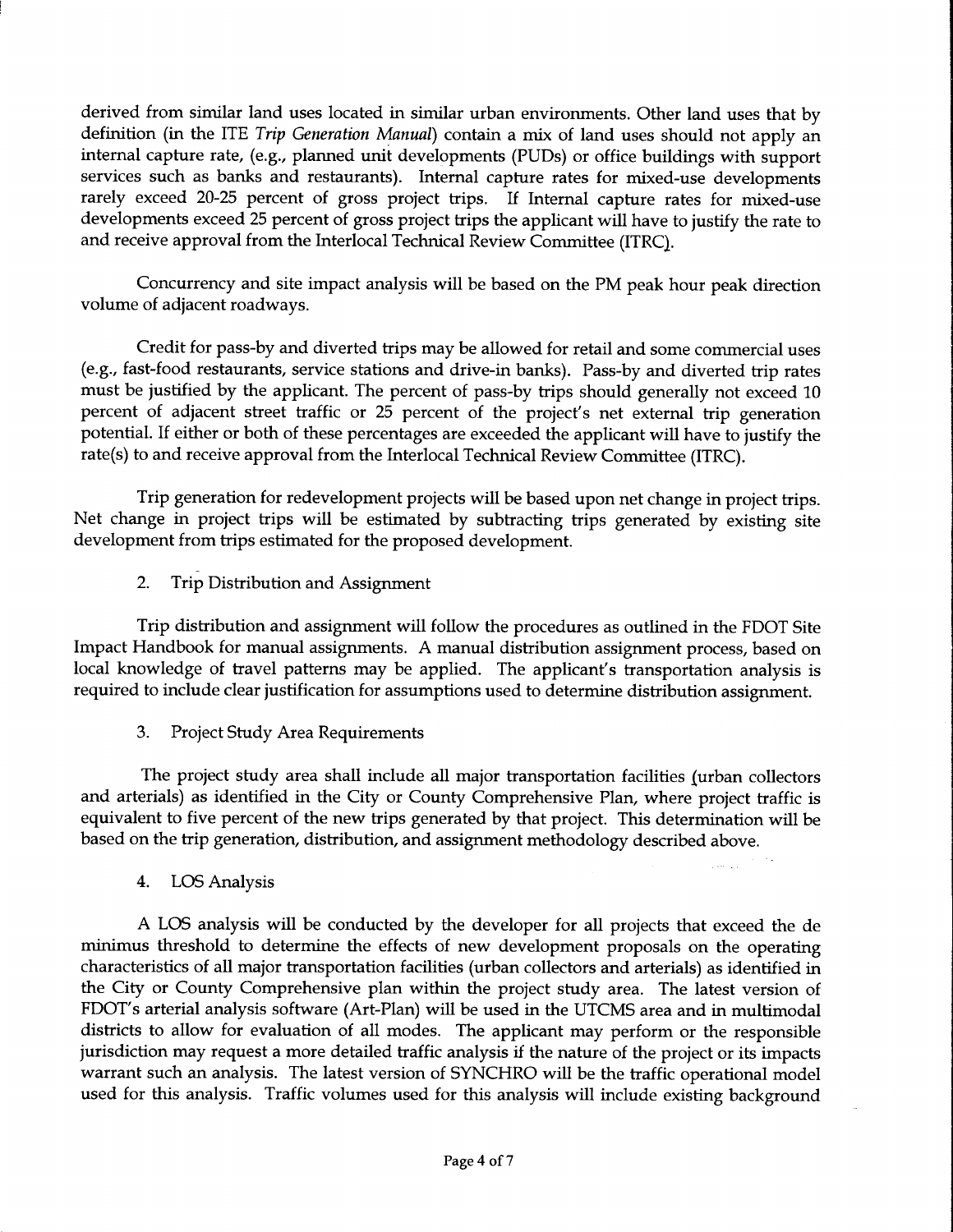traffic plus vested and committed development trips which have been approved by the government with jurisdictional authority over the project.

5. Mitigation Analysis

When the LOS analysis indicates that <sup>a</sup> proposed project'simpacts will cause <sup>a</sup> facility's segment LOS to fall below the applicable adopted LOS standards, <sup>a</sup> more detailed analysis will be conducted. The latest version of SYNCHRO will be the traffic model used for this analysis. The SYNCHRO program will be used by the developer to test the transportation improvements needed to meet adopted LOS standards for affected segments.

# C. IMPLEMENTATION STRATEGY

The City and County agree on the following implementation schedule:

- First ITRC Meeting: Within <sup>30</sup> days of the effective date of this agreement by both jurisdictions, the City and County will conduct the first ITRC meeting.
- 2. Method of Counting and Combining Trips:
	- A. Within <sup>120</sup> days of the effective date of this agreement, the City and the County will develop databases (count trips) utilizing the methodology set forth in this agreement.
	- B. Additionally within <sup>150</sup> days of the effective date of this agreement, the City and the County will develop <sup>a</sup> database which will combine trips generated by projects within both jurisdictions to determine the combined impact on public roads within the UTCMS area. The "combined" trip counts will be used for planning purposes only' unless by subsequent agreement, the City and County specify any additional purpose.
- 3. "Planning Purposes': "Planning purposes' include:
	- A. Local government determination of transportation infrastructure improvement needs and costs.
	- B. Long range planning and capital improvement programming.
		- C. Informing the Metropolitan Planning Organization (MPO) through their Technical Coordinating Committee (TCC) and other regional entities as appropriate.
- 4. Agree on Same Level of Service (LOS): Each jurisdiction shall adopt on the same LOS for each road segment to be evaluated in the UTCMS area for inclusion in their respective Comprehensive Plan Amendments.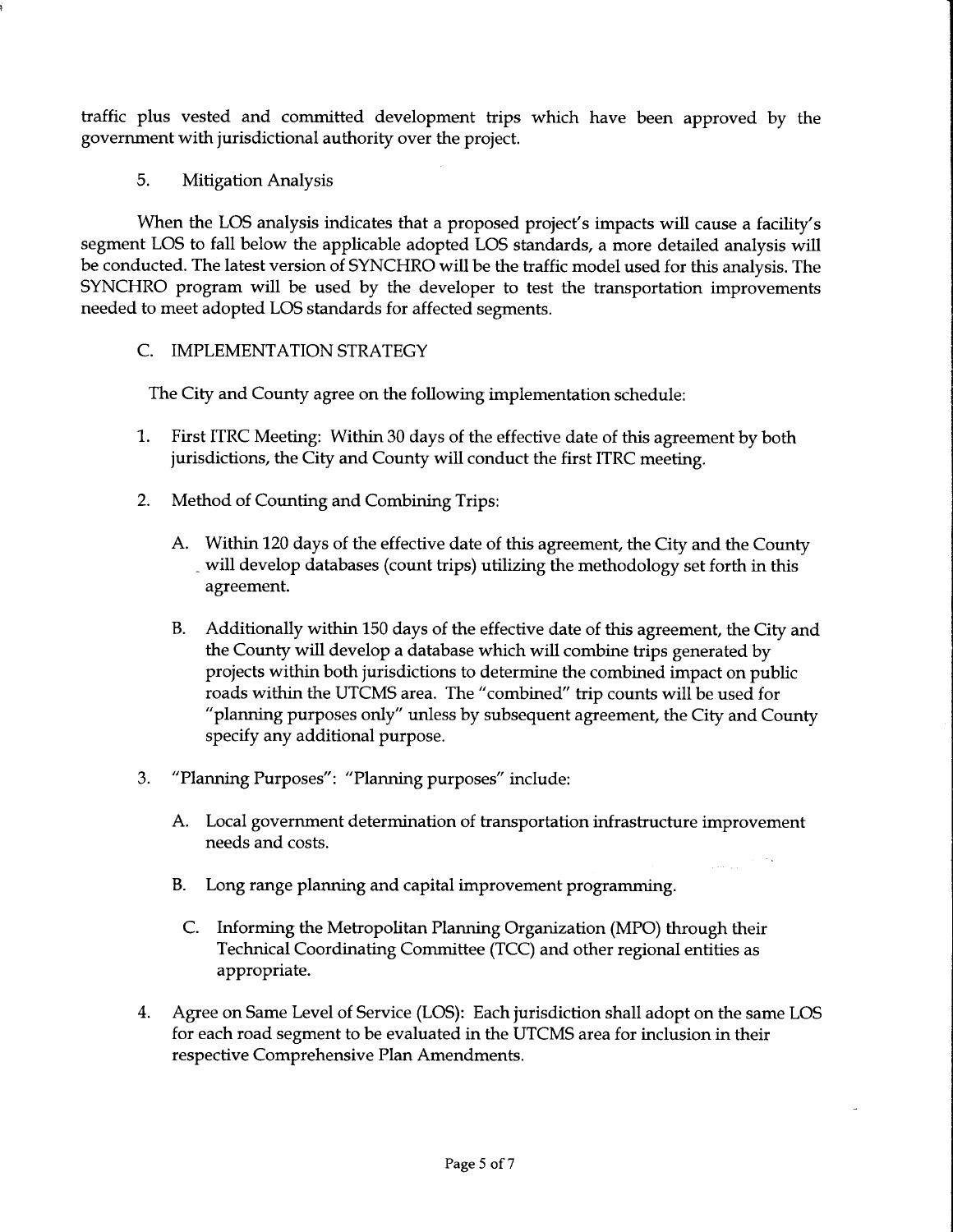- 5. Amend Comprehensive Plans/Land Development Codes: Upon the effective date of this agreement by both jurisdictions, each jurisdiction will initiate (legislative body will direct staff/consultants, as appropriate) Comprehensive Plan/Land Development Code amendments to accomplish the following:
	- A. Adopt new unified concurrency methodology as policy,
	- B. Adopt the agreed upon LOS as set forth in Section 4, above.

These amendments shall be adopted not later than six months after the effective date of this agreement.

## IV. DISPUTE RESOLUTION

It shall be the initial responsibility of the ITRC to attempt to resolve any dispute, which arise regarding the UTCMS. If the ITRC is unable to resolve any dispute, the party with jurisdiction will govern. Nothing herein shall preclude this agreement from being enforced by any other legal method.

### V. ENFORCEMENT

In the event that either party fails to perform an obligation set out in this Agreement, the other party may file an action in Circuit Court for specific performance of this Agreement. Provided however that suit for specific performance of this Agreement shall not relieve either party from its obligations under State law to timely challenge any project to which the UTCMS applies.

### VI. TERMINATION

This agreement shall not be terminated for <sup>a</sup> period of five (5) years from the effective date hereof, after which this agreement may be terminated by either party upon the provision of one hundred eighty (180) days written notice.

### VII. EFFECTIVE DATE

The County Manager of Okaloosa County is authorized and directed, after approval of this Interlocal Agreement by the respective governing bodies of County and City in the execution thereof by the duly qualified and authorized officers of each of the parties hereto, to file this Interlocal Agreement with the Clerk of the Circuit Court of Okaloosa County, Florida, and this Agreement shall become effective when so filed.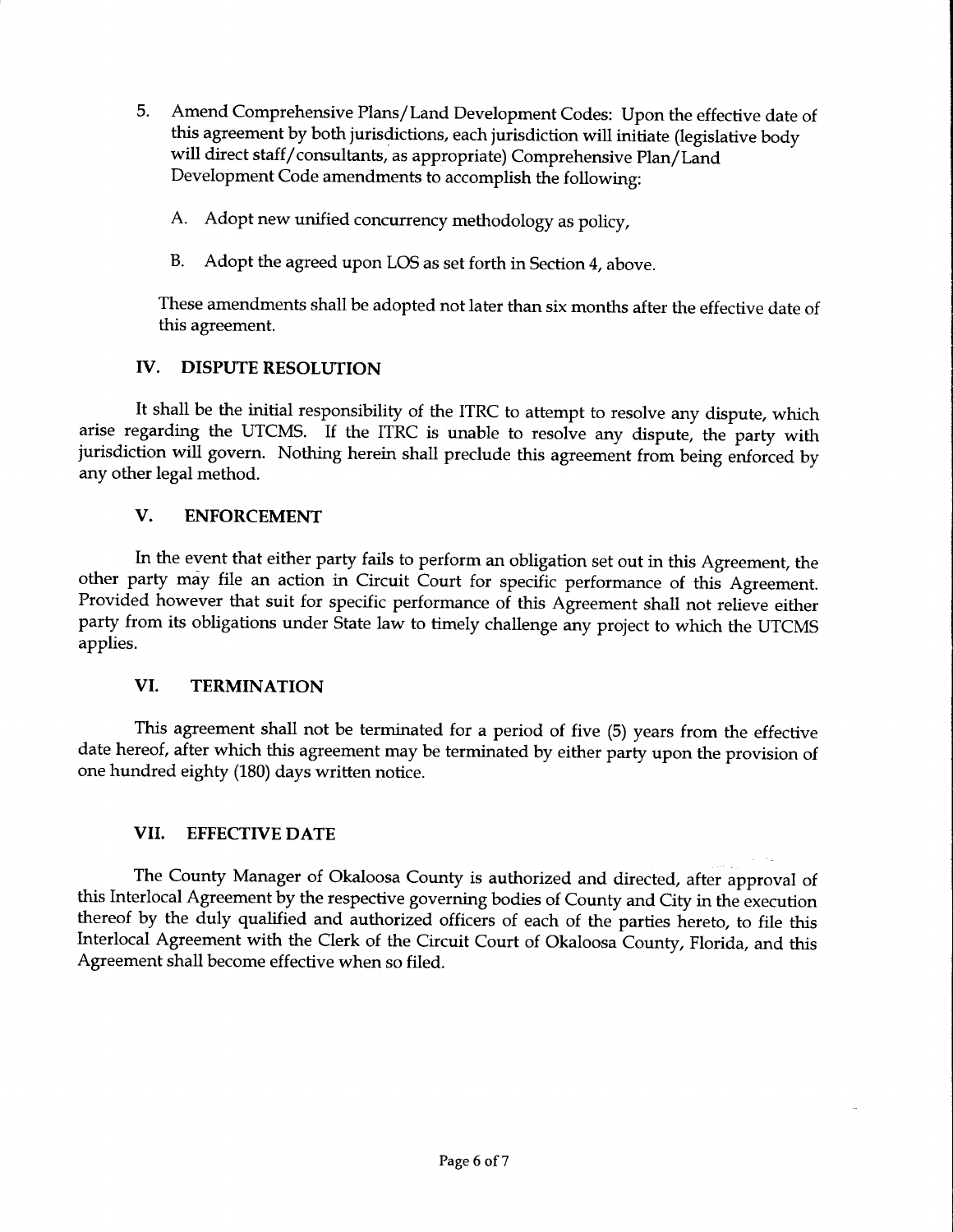Board of County Commissioners Okaloosa County, Florida By: Jackie Burkett . Chairman



July 16, 2002

Date

ATTEST:

Newman C. Brackin, Clerk Okaloosa Board of County Commissioners



A PROVED AS TO FORM:

John Dowd, Okaloosa County Attorney

The City of Destin, Florida By, Craig H. Barker, Mayor

ender<br>ATTEST:

Dana L.S. Williams, *C*ity Clerk, City of Destin

APPROVED AS TO FO **RIV**<br>U<br>istia  $\frac{f}{f}$  Destin

Scott Shirley, City of Destin, Land Use Attorney

 $z$ °/02

Date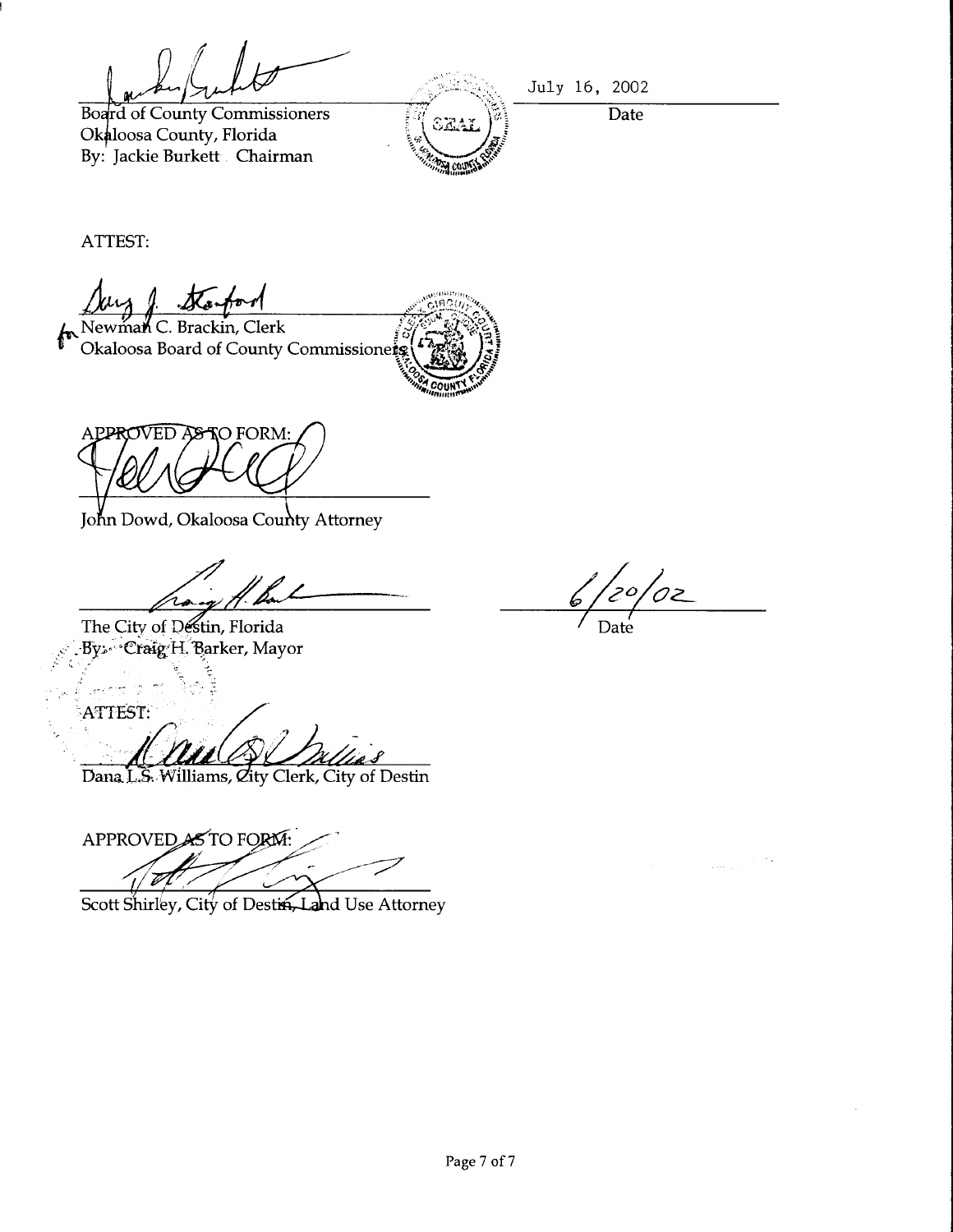

# MEMORANDUM

TO: Danielle Slaterpryce

FROM: Brenda L. Bailey/ $\sqrt[4]{\gamma}$ 

DATE: July 19, <sup>2002</sup>

RE: BCC Meeting Date: July 16, <sup>2002</sup>

1) Original Interlocal Agreement with the City of Destin to establish <sup>a</sup> unified concurrency methodology for evaluating traffic impacts for development in the geographical area

The Okaloosa County Board of Commissioners has approved the attached document(s) on the date specified above. The documents are being returned for the following action:



Please submit to the City of Destin. I have retained one original for my files.